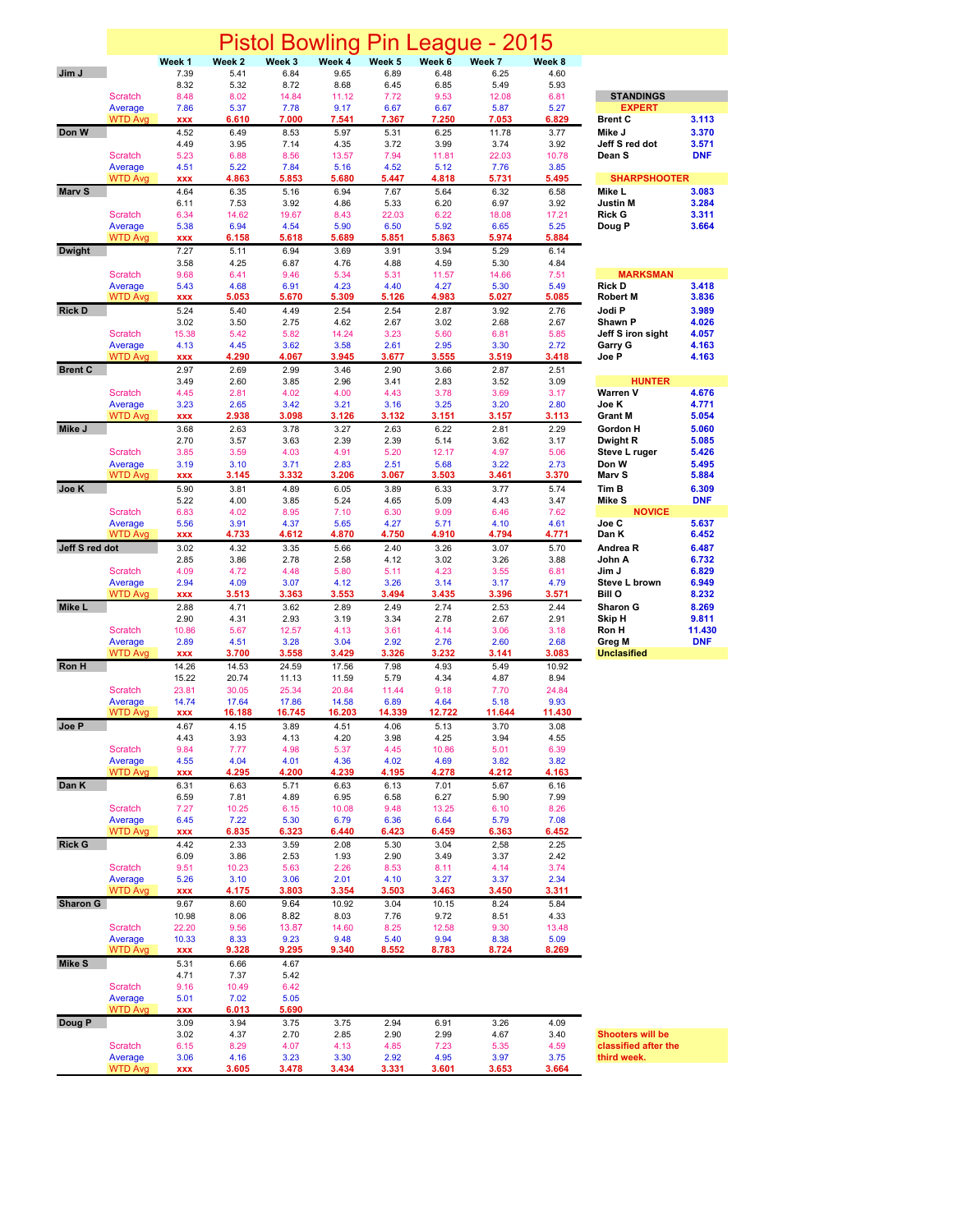| <b>Skip H</b>     |                           | 17.38         | 7.78          | 9.00          | 10.27         | 8.47          | 5.47          | 7.07          | 9.47          |
|-------------------|---------------------------|---------------|---------------|---------------|---------------|---------------|---------------|---------------|---------------|
|                   |                           | 13.68         | 9.61          | 6.21          | 10.12         | 8.73          | 6.87          | 15.91         | 10.93         |
|                   | Scratch                   | 23.86         | 22.91         | 10.56         | 16.68         | 15.32         | 17.19         | 24.44         | 15.74         |
|                   | Average                   | 15.53         | 8.70          | 7.61          | 10.20         | 8.60          | 6.17          | 11.49         | 10.20         |
|                   | <b>WTD Avg</b>            | <b>XXX</b>    | 12.113        | 10.610        | 10.506        | 10.125        | 9.466         | 9.755         | 9.811         |
| <b>Warren V</b>   |                           | 5.55          | 6.17          | 4.54          | 4.28          | 3.97          | 3.44          | 3.32          | 3.98          |
|                   |                           | 4.21          | 4.47          | 5.38          | 5.45          | 5.09          | 3.37          | 5.25          | 6.35          |
|                   | <b>Scratch</b>            | 8.80          | 9.10          | 4.59          | 7.13          | 7.52          | 12.62         | 7.31          | 6.52          |
|                   | Average                   | 4.88          | 5.32          | 4.96          | 4.87          | 4.53          | 3.41          | 4.29          | 5.17          |
|                   | <b>WTD Avg</b>            | <b>XXX</b>    | 5.100         | 5.053         | 5.006         | 4.911         | 4.660         | 4.606         | 4.676         |
| <b>Greg M</b>     |                           | 8.05          | 5.81          | 7.47          | 6.26          | 6.76          | 5.72          | 6.60          |               |
|                   |                           | 5.56          | 6.51          | 5.59          | 6.82          | 5.75          | 7.41          | 5.86          |               |
|                   | <b>Scratch</b>            | 13.65         | 10.06         | 8.43          | 8.49          | 23.13         | 18.98         | 6.87          |               |
|                   | Average                   | 6.81          | 6.16          | 6.53          | 6.54          | 6.26          | 6.57          | 6.23          |               |
|                   | <b>WTD Avg</b>            | <b>XXX</b>    | 6.483         | 6.498         | 6.509         | 6.458         | 6.476         | 6.441         |               |
| Jodi P            |                           | 4.52          | 4.62          | 3.23          | 3.13          | 3.93          | 4.60          | 4.21          | 4.68          |
|                   |                           | 3.69          | 3.55          | 5.63          | 5.03          | 2.89          | 3.83          | 3.66          | 2.63          |
|                   | Scratch                   | 5.52          | 4.76          | 5.67          | 5.25          | 5.14          | 5.47          | 5.49          | 8.54          |
|                   | Average<br><b>WTD Avg</b> | 4.11          | 4.09<br>4.095 | 4.43<br>4.207 | 4.08<br>4.175 | 3.41<br>4.022 | 4.22<br>4.054 | 3.94<br>4.037 | 3.66<br>3.989 |
| Shawn P           |                           | <b>XXX</b>    |               |               |               |               |               |               |               |
|                   |                           | 4.02          | 5.12          | 4.32          | 3.12          | 4.33          | 6.42          | 4.13          | 3.13          |
|                   | Scratch                   | 4.63<br>5.36  | 3.77          | 4.14<br>4.65  | 3.64<br>5.36  | 3.52<br>5.48  | 3.44          | 3.57<br>4.57  | 3.12<br>4.44  |
|                   |                           | 4.33          | 8.29<br>4.45  | 4.23          | 3.38          | 3.93          | 8.37<br>4.93  | 3.85          | 3.13          |
|                   | Average<br><b>WTD Avg</b> | <b>XXX</b>    | 4.385         | 4.333         | 4.095         | 4.061         | 4.206         | 4.155         | 4.026         |
| <b>Grant M</b>    |                           | 4.24          | 6.37          | 7.31          | 4.27          | 4.71          | 4.86          | 5.11          | 4.96          |
|                   |                           | 5.59          | 4.84          | 4.75          | 4.47          | 4.90          | 4.35          | 5.08          | 5.05          |
|                   | <b>Scratch</b>            | 6.46          | 9.40          | 8.71          | 4.66          | 5.26          | 7.57          | 18.42         | 10.20         |
|                   | Average                   | 4.92          | 5.61          | 6.03          | 4.37          | 4.81          | 4.61          | 5.10          | 5.01          |
|                   | <b>WTD Avg</b>            | <b>XXX</b>    | 5.260         | 5.517         | 5.230         | 5.145         | 5.055         | 5.061         | 5.054         |
| <b>Justin M</b>   |                           | 4.21          | 3.37          | 3.56          | 3.46          | 2.80          | 2.56          | 4.56          | 3.08          |
|                   |                           | 3.45          | 3.65          | 2.90          | 3.14          | 2.48          | 2.90          | 2.89          | 3.53          |
|                   | Scratch                   | 4.50          | 4.51          | 3.61          | 4.11          | 5.36          | 3.45          | 8.79          | 5.14          |
|                   | Average                   | 3.83          | 3.51          | 3.23          | 3.30          | 2.64          | 2.73          | 3.73          | 3.31          |
|                   | <b>WTD Avg</b>            | <b>XXX</b>    | 3.670         | 3.523         | 3.468         | 3.302         | 3.207         | 3.281         | 3.284         |
| John A            |                           | 7.01          | 4.49          | 4.26          | 8.04          | 7.71          | 5.28          | 5.60          | 8.81          |
|                   |                           | 4.52          | 10.57         | 8.96          | 6.28          | 5.62          | 5.69          | 6.91          | 7.96          |
|                   | <b>Scratch</b>            | 9.81          | 12.93         | 13.99         | 21.41         | 14.27         | 19.23         | 13.56         | 9.84          |
|                   | Average                   | 5.77          | 7.53          | 6.61          | 7.16          | 6.67          | 5.49          | 6.26          | 8.39          |
|                   | WTD Avg                   | <b>XXX</b>    | 6.648         | 6.635         | 6.766         | 6.746         | 6.536         | 6.496         | 6.732         |
| <b>Tim B</b>      |                           | 7.83          | 5.54          | 6.98          | 4.96          | 5.91          | 6.08          | 5.32          | 7.45          |
|                   |                           | 3.57          | 5.23          | 6.56          | 4.43          | 5.42          | 13.48         | 5.54          | 6.64          |
|                   | Scratch                   | 8.78          | 22.49         | 9.53          | 6.14          | 9.34          | 21.29         | 5.88          | 10.38         |
|                   | Average                   | 5.70          | 5.39          | 6.77          | 4.70          | 5.67          | 9.78          | 5.43          | 7.05          |
|                   | <b>WTD Avg</b>            | <b>XXX</b>    | 5.543         | 5.952         | 5.638         | 5.643         | 6.333         | 6.204         | 6.309         |
| Garry G           |                           | 5.32          | 3.20          | 3.86          | 4.07          | 3.71          | 4.53          | 5.32          | 4.30          |
|                   |                           | 4.55          | 4.91          | 3.50          | 3.03          | 3.12          | 3.73          | 5.60          | 3.85          |
|                   | Scratch                   | 10.59         | 4.93          | 5.07          | 4.64          | 5.01          | 7.49          | 12.13         | 5.23          |
|                   | Average                   | 4.94          | 4.06          | 3.68          | 3.55          | 3.42          | 4.13          | 5.46          | 4.08          |
|                   | <b>WTD Avg</b>            | <b>XXX</b>    | 4.495         | 4.223         | 4.055         | 3.927         | 3.961         | 4.175         | 4.163         |
| Gordon H          |                           | 6.07          | 5.64          | 6.06          | 4.68          | 5.76          | 3.92          | 5.41          | 4.58          |
|                   |                           | 4.63          | 5.86          | 5.45          | 4.95          | 4.44          | 3.75          | 4.58          | 5.18          |
|                   | <b>Scratch</b>            | 6.31          | 7.08          | 8.91          | 4.97          | 6.11          | 4.55          | 5.85          | 5.64          |
|                   | Average                   | 5.35          | 5.75          | 5.76          | 4.82          | 5.10          | 3.84          | 5.00          | 4.88          |
|                   | <b>WTD Avg</b>            | <b>XXX</b>    | 5.550         | 5.618         | 5.418         | 5.354         | 5.101         | 5.086         | 5.060         |
| <b>Robert M</b>   |                           | 4.18          | 4.45          | 3.65          | 3.58          | 4.62          | 3.19          | 3.90          | 2.91          |
|                   |                           | 4.05          | 4.95          | 3.50          | 4.02          | 3.29          | 3.00          | 5.19          | 2.89          |
|                   | <b>Scratch</b>            | 6.35          | 6.26          | 5.96          | 4.43          | 8.00          | 3.70          | 18.12         | 3.51          |
|                   | Average                   | 4.12          | 4.70          | 3.58          | 3.80          | 3.96          | 3.10          | 4.55          | 2.90          |
|                   | <b>WTD Avg</b>            | <b>XXX</b>    | 4.408         | 4.130         | 4.048         | 4.029         | 3.873         | 3.969         | 3.836         |
| Steve L           | <b>Browning</b>           | 9.06          | 6.83          | 4.23          | 9.03          | 5.91          | 9.64          | 5.86          | 5.93          |
|                   |                           | 4.14          | 5.56          | 6.80          | 6.99          | 10.73         | 7.34          | 7.12          | 6.02          |
|                   | Scratch<br>Average        | 13.59<br>6.60 | 9.34          | 8.17<br>5.52  | 19.76<br>8.01 | 15.73         | 10.09<br>8.49 | 15.43<br>6.49 | 9.11<br>5.98  |
|                   | <b>WTD Avg</b>            | <b>XXX</b>    | 6.20<br>6.398 | 6.103         | 6.580         | 8.32<br>6.928 | 7.188         | 7.089         | 6.949         |
| Steve L           | Ruger                     | 4.56          | 4.78          | 4.04          | 4.57          | 4.50          | 7,87          | 5.34          | 5.37          |
|                   |                           | 4.07          | 6.02          | 6.37          | 4.54          | 4.46          | 7.90          | 5.42          | 6.97          |
|                   | Scratch                   | 5.33          | 6.31          | 6.56          | 5.25          | 5.18          | 8.73          | 7.18          | 8.35          |
|                   | Average                   | 4.32          | 5.40          | 5.21          | 4.56          | 4.48          | 7.90          | 5.38          | 6.17          |
|                   | <b>WTD Avg</b>            | <b>XXX</b>    | 4.858         | 4.973         | 4.869         | 4.791         | 5.309         | 5.319         | 5.426         |
| Dean S            |                           | 2.92          | 3.33          | 3.22          | 5.50          | 3.61          | 3.22          |               |               |
|                   |                           | 2.90          | 2.85          | 3.89          | 6.28          | 4.69          | 2.95          |               |               |
|                   | Scratch                   | 11.70         | 3.78          | 4.64          | 7.16          | 9.10          | 3.42          |               |               |
|                   | Average                   | 2.91          | 3.09          | 3.56          | 5.89          | 4.15          | 3.09          |               |               |
|                   | <b>WTD Avg</b>            | <b>XXX</b>    | 3.000         | 3.185         | 3.861         | 3.919         | 3.780         |               |               |
| Jeff S iron sight |                           | 6.13          | 3.66          | 5.41          | 4.02          | 4.29          | 3.90          | 3.55          | 4.61          |
|                   |                           | 4.29          | 3.74          | 3.51          | 3.55          | 3.61          | 4.50          | 3.02          | 3.12          |
|                   | Scratch                   | 8.36          | 5.49          | 7.40          | 4.52          | 5.19          | 7.19          | 7.39          | 5.25          |
|                   | Average                   | 5.21          | 3.70          | 4.46          | 3.79          | 3.95          | 4.20          | 3.29          | 3.87          |
|                   | <b>WTD Avg</b>            | xxx           | 4.455         | 4.457         | 4.289         | 4.221         | 4.218         | 4.084         | 4.057         |
| Andrea R          |                           | 7.61          | 6.58          | 5.20          | 7.44          | 16.51         | 3.70          | 8.05          | 3.95          |
|                   |                           | 12.20         | 5.13          | 4.51          | 3.91          | 4.29          | 4.70          | 5.13          | 4.88          |
|                   | Scratch                   | 13.99         | 7.31          | 7.36          | 17.94         | 26.06         | 5.27          | 16.26         | 5.30          |
|                   | Average                   | 9.91          | 5.86          | 4.86          | 5.68          | 10.40         | 4.20          | 6.59          | 4.42          |
|                   | <b>WTD Avg</b>            | <b>XXX</b>    | 7.880         | 6.872         | 6.573         | 7.338         | 6.815         | 6.783         | 6.487         |
| <b>Bill O</b>     |                           | 7.74          | 6.17          | 7.53          | 8.35          | 9.32          | 18.34         | 6.16          | 8.46          |
|                   |                           | 6.52          | 6.43          | 6.75          | 5.94          | 6.10          | 15.78         | 5.75          | 6.37          |
|                   | Scratch                   | 10.91         | 8.53          | 16.49         | 11.13         | 15.20         | 27.92         | 7.92          | 10.59         |
|                   | Average                   | 7.13          | 6.30          | 7.14          | 7.15          | 7.71          | 17.06         | 5.96          | 7.42          |
|                   | <b>WTD Avg</b>            | XXX           | 6.715         | 6.857         | 6.929         | 7.085         | 8.748         | 8.349         | 8.232         |
| Joe C             |                           | 13.30         | 4.87          | 4.68          | 5.35          | 3.61          | 6.99          | 7.96          | 3.61          |
|                   |                           | 4.05          | 6.64          | 5.05          | 5.19          | 2.98          | 6.83          | 3.78          | 5.30          |
|                   | Scratch                   | 13.88         | 6.64          | 13.24         | 5.72          | 3.76          | 7.36          | 13.74         | 15.05         |
|                   | Average                   | 8.68          | 5.76          | 4.87          | 5.27          | 3.30          | 6.91          | 5.87          | 4.46          |
|                   | <b>WTD Avg</b>            | <b>XXX</b>    | 7.215         | 6.432         | 6.141         | 5.572         | 5.795         | 5.806         | 5.637         |